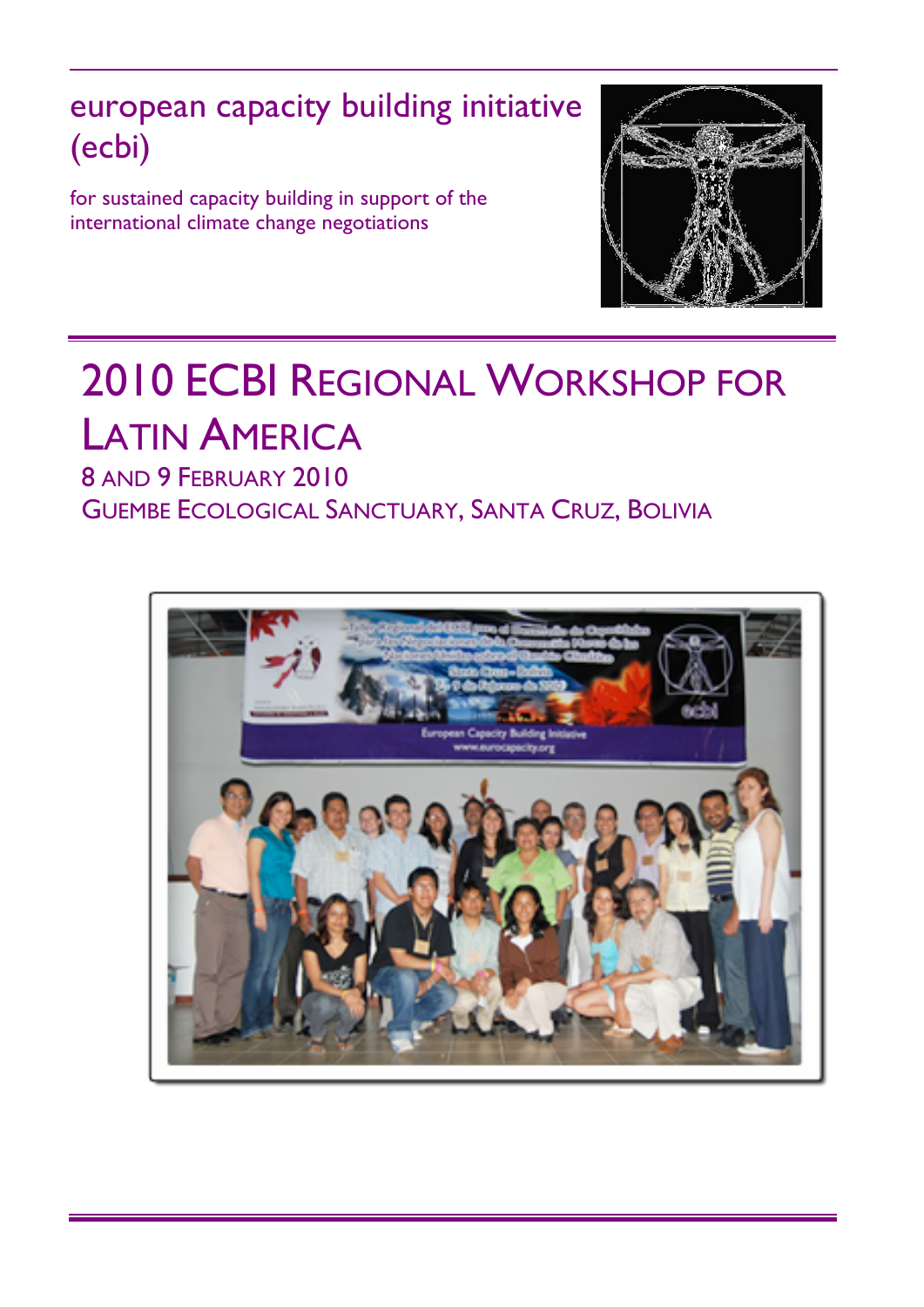## Español Resumen

Con el patrocinio del ECBI y el apoyo de la organización Mainumby-Ñakurutú, se realizó en la ciudad de Santa Cruz, Bolivia el II Taller Regional para el Desarrollo de Capacidades para las Negociaciones de la Convención Marco de las Naciones Unidas sobre el Cambio Climático, entre el 8 y 9 de febrero.

Hasta la tierra cruceña llegaron delegaciones de México, Panamá, El Salvador, Guatemala, Brasil, Venezuela, Cuba, Argentina, Uruguay, Paraguay, Chile y Perú. A ellos se sumaron también representantes bolivianos para debatir temas como la reducción y mitigación en la emisión de gases, adaptación, equidad, financiamiento, entre otros. El propósito del evento fue debatir y buscar visiones en común sobre lo que pasó en Copenhague y en vistas a la reunión de la COP 16 en México.

El II Taller contó con la presencia de representantes de 13 países (en total 25 personas, 19 representantes y 6 personas entre organización y facilitación del Taller). El evento fue realizado en el Biocentro Güembé, ubicado a diez minutos de la ciudad de Santa Cruz.

La organización del evento incluyó los siguientes elementos:

- Contratación de recursos humanos
- Logística del evento
- Producción del Material del utilizado durante el evento
- Administración de recursos financieros del evento

## **Contratación de recursos humanos**

Se subcontrató a personal en las siguientes áreas:

- Dina Luque: Parte administrativa y apoyo logístico
- Madelein Segurondo: Apoyo a la organización y logística
- Edwin Condori: Diseño de banners, CD y resumen del evento en lenguaje web

#### **Evento**

La logística general del evento fue realizada por Rodrigo Sánchez y consistió en:

- Contratación del hotel, incluyendo salones del evento , refrigerios y comida
- Coordinación con el personal del ECBI



- Contratación de equipos, personal de áreas críticas del evento
- Arreglos para el transporte de llegada y salida del aeropuerto, además de la estadía de los participantes (**ver Anexo 1: Llegadas, Salidas y Estadía**)
- Diseño de la guía de viaje a Bolivia (**ver Anexo 2: Guía de viaje a Santa Cruz-Bolivia**)
- Diseño de la forma del salón del evento (**ver Anexo 3: Estructura del evento**).

## **Producción del Material utilizado durante el evento**

Se utilizó y/o realizó los siguientes materiales para el evento (**ver Anexo 4: Piezas Utilizadas durante el Evento**):

- Diseño de CD en lenguaje web con información del evento
- Templates identificativos de cada participante (25 unidades)
- Credenciales del evento (25 unidades)
- Bolígrafos (24 unidades)
- Papelografos 1,77 cm X 77 cm (30 unidades)
- Marcadores (12 unidades)

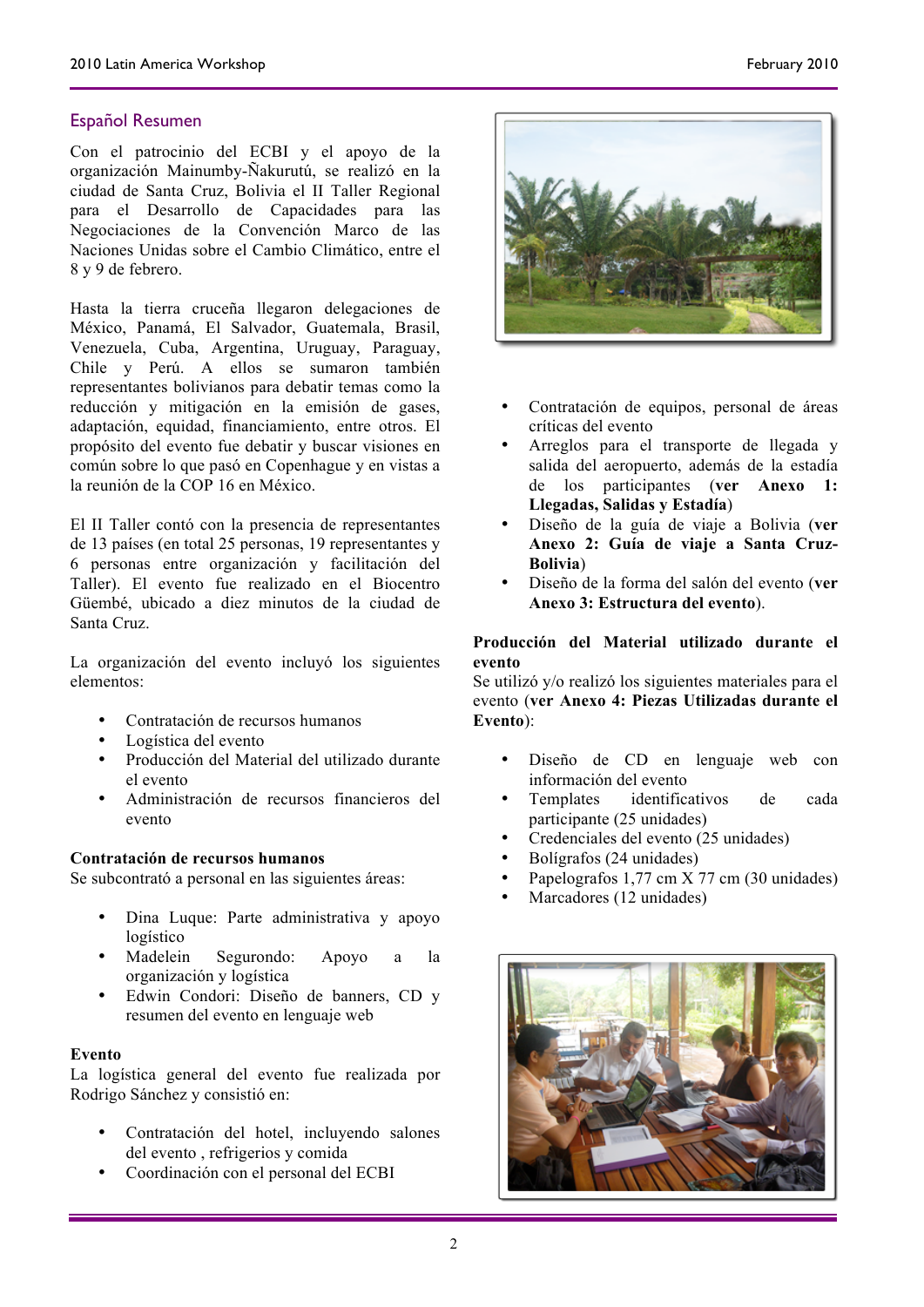## **Administración de recursos financieros del evento (ver Anexo 5: Administración del evento)**

El costo del evento se dividió en tres partes:

- Biocentro Güembé
	- o Banquetes
	- o Estadía
- Logística
- Producción de materiales
- Extras
- Pago personal Mainumby

## **Conclusiones**

Se realizó una encuesta con 5 preguntas, para evaluar el Taller y del cual salieron las siguientes conclusiones (**ver Anexo 6: Encuesta de Evaluación del Taller y Anexo 7: Evaluación Cuantitativa**):

- El 68,75% de los participantes piensa que el Taller fue "excelente" en términos generales
- El 81,25% de los participantes calificó a las presentaciones del Taller como "excelente y buena"
- El 93,75% calificó de "excelente y buena" la organización del evento
- En cuanto a la agenda, el 50% la consideró "excelente" y el otro 50% la calificó de "buena".

No hubo respuestas en cuanto a la calificación de "no colmó mis expectativas".

Respecto a las respuestas cualitativas tenemos (**ver Anexo 8: Evaluación Cualitativa**):

- Mantenerlos informados sobre otros eventos y enviar información de contacto de los otros participantes
- La idea de organizar un evento en la naturaleza les gustó
- La agenda preliminar con la agenda real del evento no coincidió
- Por lo menos dos personas por país y si fuera posible más personas
- Que la agenda incluya presentaciones de los participantes sobre temas específicos a nivel país
- Mayor coordinación entre Mainumby y el ECBI
- Una gran parte no tuvo problemas con que el Taller sea bilingue

## English Summary

Delegations from Mexico, Panama, El Salvador, Guatemala, Brazil, Venezuela, Cuba, Argentina, Uruguay, Paraguay, Chile and Peru arrived to Santa Cruz-Bolivia. They were also joined by Bolivian representatives to discuss issues such as the reduction and mitigation gas emissions, adaptation, equity, financing, among others. The purpose of the event was to discuss and seek common views about what happened in Copenhagen and regarding the COP 16 in Mexico.

The II workshop was attended by representatives of 13 countries (25 people in total, 19 representatives and 6 people in charge of organizing and facilitating the Workshop). The event took place in Güembé Biocentre, located ten minutes from the city of Santa Cruz.

The organization of the event included the following:

- **HR** Recruitment
- **Event Logistics**
- Production of material used during the event
- Managing financial resources of the event

## **Human resources recruitment**

The staff recruited for the event was the following:

- Dina Luque: Administration and logistical support
- Madelein Segurondo: Organizational support and logistics
- Edwin Condori: Banners design, CD and event summary (web language)

## **Event**

The overall logistics of the event was made by Rodrigo Sanchez and consisted of:

- Hiring the hotel, including rooms for the event, refreshments and lunch
- Coordination with the ECBI staff
- Hiring of equipment and personnel for critical areas of the event
- Arrangements for transportation from the airport arrival and departure, plus the stay of the participants (see Annex 1: Arrivals, Departures and Stay)
- Design of the travel guide to Bolivia (see Annex 2: Travel guide to Santa Cruz-Bolivia)
- Design the shape of the hall of the event (see Annex 3: Structure of the event).